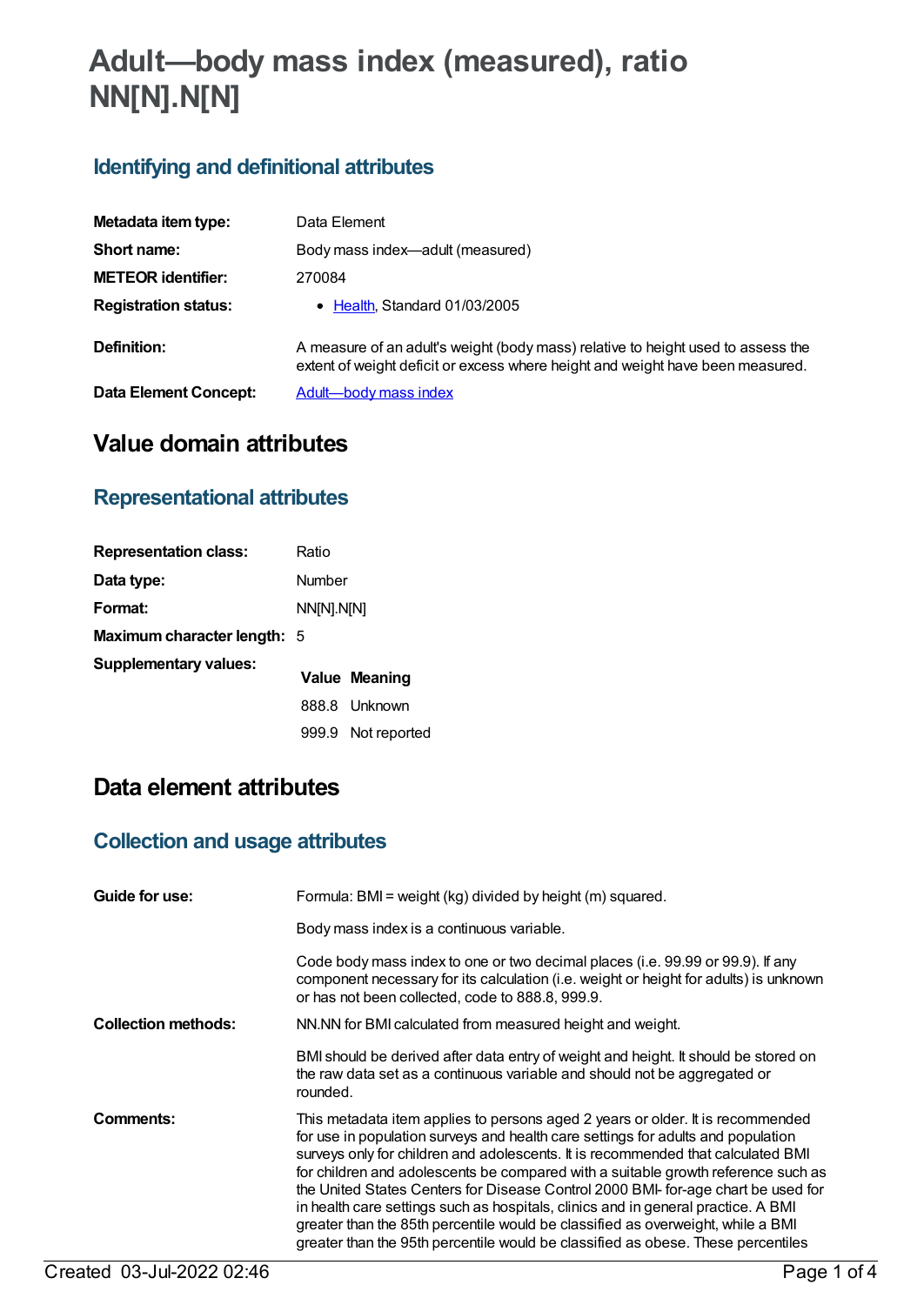are arbitrary and do not relate to morbidity as the BMI cut-points do in adults.

BMI is relatively easy to determine, and has been validated against more direct measures of adiposity such as Magnetic Resonance Imaging and Dual X-ray Absorptiometry.

BMI is a low cost technique, with low respondent and investigator burden. In addition, it offers low inter-observer and intra-observer error, therefore offering good reliability.

Overweight and obesity, as defined by the World Health Organisation (WHO) for the interpretation of BMI(WHO 2000), are exceedingly common in Australia and their prevalence is increasing.

It is recommended that in population surveys, sociodemographic data including ethnicity should be collected, as well as other risk factors including physiological status (e.g. pregnancy), physical activity, smoking and alcohol consumption. Summary statistics may need to be adjusted for these variables.

National health metadata items currently exist for sex, date of birth, country of birth, Indigenous status and smoking. Metadata items are being developed for physical activity.

Presentation of data:

Means, 95% confidence intervals, medians and centiles should be reported to one decimal place. Where the sample permits, population estimates should be presented by sex and 5-year age groups. Estimates based on sample surveys may need to take into account sampling weights.

For consistency with conventional practice, and for current comparability with international data sets, recommended centiles are 5, 10, 15, 25, 50, 75, 85, 90 and 95. To estimate the 5th and 95th centiles a sample size of at least 200 is recommended for each group for which the centiles are being specified.

Body mass index can be calculated from measured height and weight, or selfreported height and weight, however for children and adolescents, self-reported or parentally reported data should be used cautiously if at all.

For adults, body mass index tends to be underestimated when based on selfreported, rather than measured, height and weight. This is due to the fact that, on average, height tends to be overestimated and weight tends to be underestimated when self-reported by respondents.

There are many individuals for whom BMI is an inappropriate measure of body fatness. These are individuals whose high body mass is due to excess muscle rather than fat (e.g. body builders or others in whom the level of physical activity promotes an increase in muscle mass); or in those with osteoporosis who will have a lower than usual BMI; or those who have a different body build (e.g. individuals with unusually long or short legs or a different body fat distribution) (WHO Expert Committee 1995).

This is particularly important when assessing individuals but should also be taken into account in interpreting data from populations in which there are sub-groups with genetic or environmental differences in body build, composition, skeletal proportions or body fat distribution. As such, both BMI and a measure of fat distribution (waist circumference or waist: hip ratio) are important in calculating the risk of obesity comorbidities.

Epidemiological research shows that there is a strong association between BMI and health risk. Excess adipose tissue in adults is associated with excess morbidity and mortality from conditions such as hypertension, unfavourable blood lipid concentrations, diabetes mellitus, coronary heart disease, some cancers, gall bladder disease, and osteoarthritis. It may also lead to social and economic disadvantage as well as psychosocial problems. It is a major public health issue in most industrialised societies.

Thinness (low BMI) is also an indicator of health risk, often being associated with general illness, anorexia, cigarette smoking, drug addiction and alcoholism. Low BMI is consistently associated with increased risk of osteoporosis and fractures in the elderly.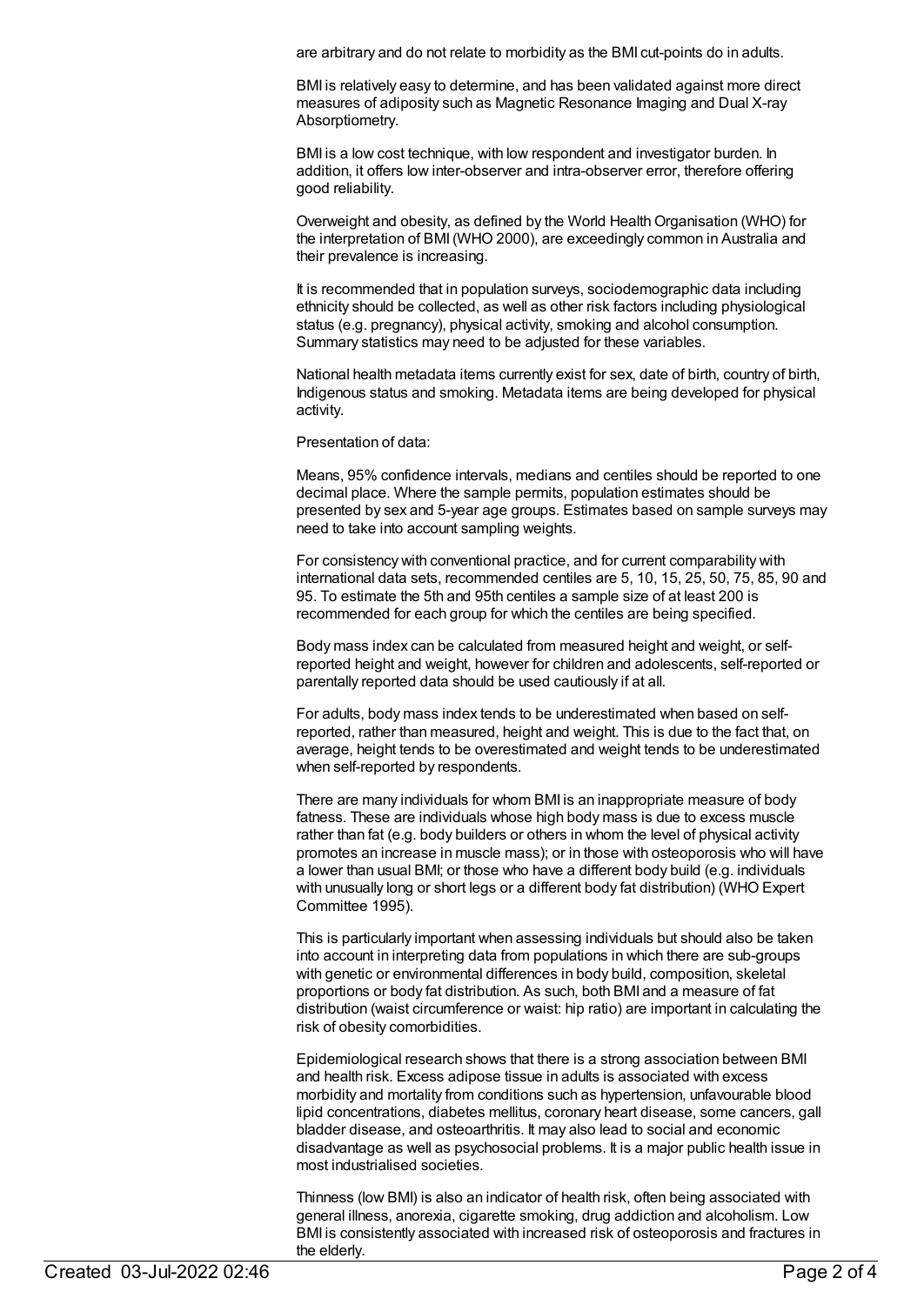#### **Source and reference attributes**

| <b>Submitting organisation:</b> | The Commonwealth Department of Health and Ageing based on the work of the<br>consortium to develop an Australian standard definition of child/adolescent<br>overweight and obesity; based at the Children Hospital at Westmead. |
|---------------------------------|---------------------------------------------------------------------------------------------------------------------------------------------------------------------------------------------------------------------------------|
| Origin:                         | Obesity: Preventing and Managing the Global Epidemic. Report of a WHO<br>Consultation. 2000. World Health Organization.                                                                                                         |
| <b>Relational attributes</b>    |                                                                                                                                                                                                                                 |

| <b>Related metadata</b><br>references: | Supersedes <b>EBody mass index, version 2, Derived DE, NHDD, NHIMG,</b><br>Superseded 01/03/2005.pdf (25.7 KB) No registration status |
|----------------------------------------|---------------------------------------------------------------------------------------------------------------------------------------|
|                                        | See also Person-body mass index (classification), code N[.N]                                                                          |
|                                        | • Health, Standard 01/03/2005<br>• Indigenous, Standard 13/03/2015                                                                    |
|                                        | Is formed using Person—height (measured), total centimetres NN[N].N                                                                   |
|                                        | • Health, Standard 01/03/2005                                                                                                         |

Is formed using **[Person—weight](https://meteor.aihw.gov.au/content/270208) (measured)**, total kilograms N[NN].N

• [Health](https://meteor.aihw.gov.au/RegistrationAuthority/12), Superseded 12/12/2018